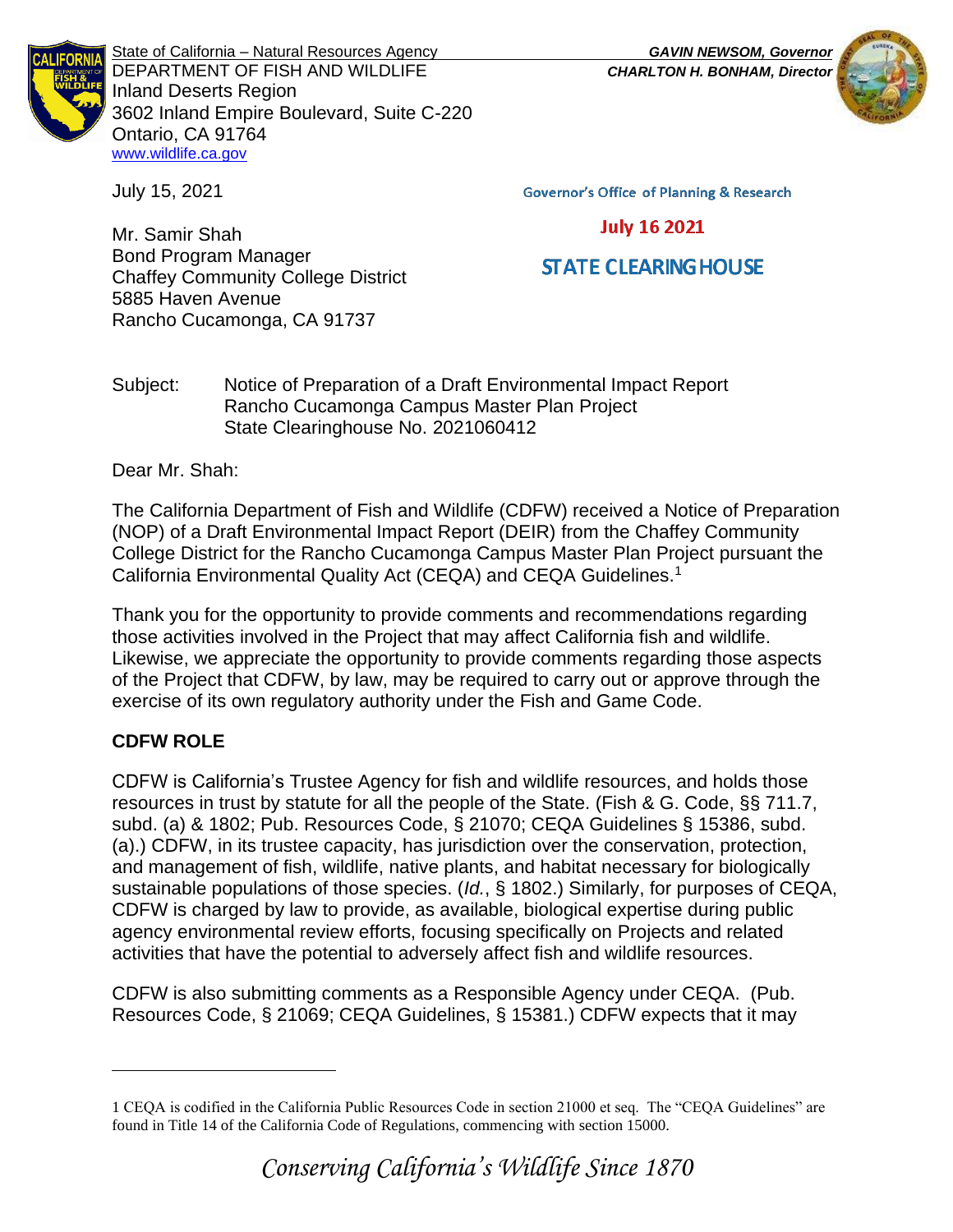need to exercise regulatory authority as provided by the Fish and Game Code. As proposed, for example, the Project may be subject to CDFW's lake and streambed alteration regulatory authority. (Fish & G. Code, § 1600 et seq.) Likewise, to the extent implementation of the Project as proposed may result in "take" as defined by State law of any species protected under the California Endangered Species Act (CESA) (Fish & G. Code, § 2050 et seq.), the Project proponent may seek related take authorization as provided by the Fish and Game Code.

## **PROJECT DESCRIPTION SUMMARY**

The proposed Project includes a master plan that will detail the physical improvements at various locations throughout the campus in 5 phases over the span of 30 years. The proposed Project would involve demolition of approximately 127,000 sq. ft. of building and facilities, construction of about 673,000 sq. ft. of building space, and renovations to 187,000 sq, ft, as well as Americans with Disabilities Act (ADA) and site improvements. A portion of the 200-acre parcel consists of undeveloped/undisturbed lands that will be newly developed as part of the Project. The Project site is located at 5885 Haven Avenue, in the City of Rancho Cucamonga, San Bernardino County, California. Specific details of the 5 phases for the proposed Project are described below.

- 1. Phase 1: Demolition of the Administration Building, Campus Center East Building, Bookstore, and Campus Police Building. Construction of the Instructional Building 1 and Campus Center East Building. Renovations to the Swing Space and Swimming Pool. ADA and Site Improvements 1.
- 2. Phase 2: Demolition of the Business Education Building, Language Arts Building, Social Science Building, Vocational Education Building, and Wargin Hall. Construction of the Instructional Building 2 and Student Services Building. Renovations to the Marie Kane Student Services and Administration Building. ADA and Site Improvements 2.
- 3. Phase 3: Construction of a Flexible Performance Space and TV Studio Production Space Building. Renovations to the Aeronautics Building and Berz Educational Excellence Center. ADA and Site Improvements 3.
- 4. Phase 4: Demolition of the Math Building and Physical Science Building. Construction of the Instructional Building 3 and Operational Support Building. Renovations to the Skills Lab Renovation and Theatre Building. ADA and Site Improvements 4.
- 5. Phase 5: Demolition of the Heath Science East Building, Health Science West Building, Maintenance and Operation Building, Library, and Modular Classrooms/Offices. Construction of the Instruction Building 4 and Maintenance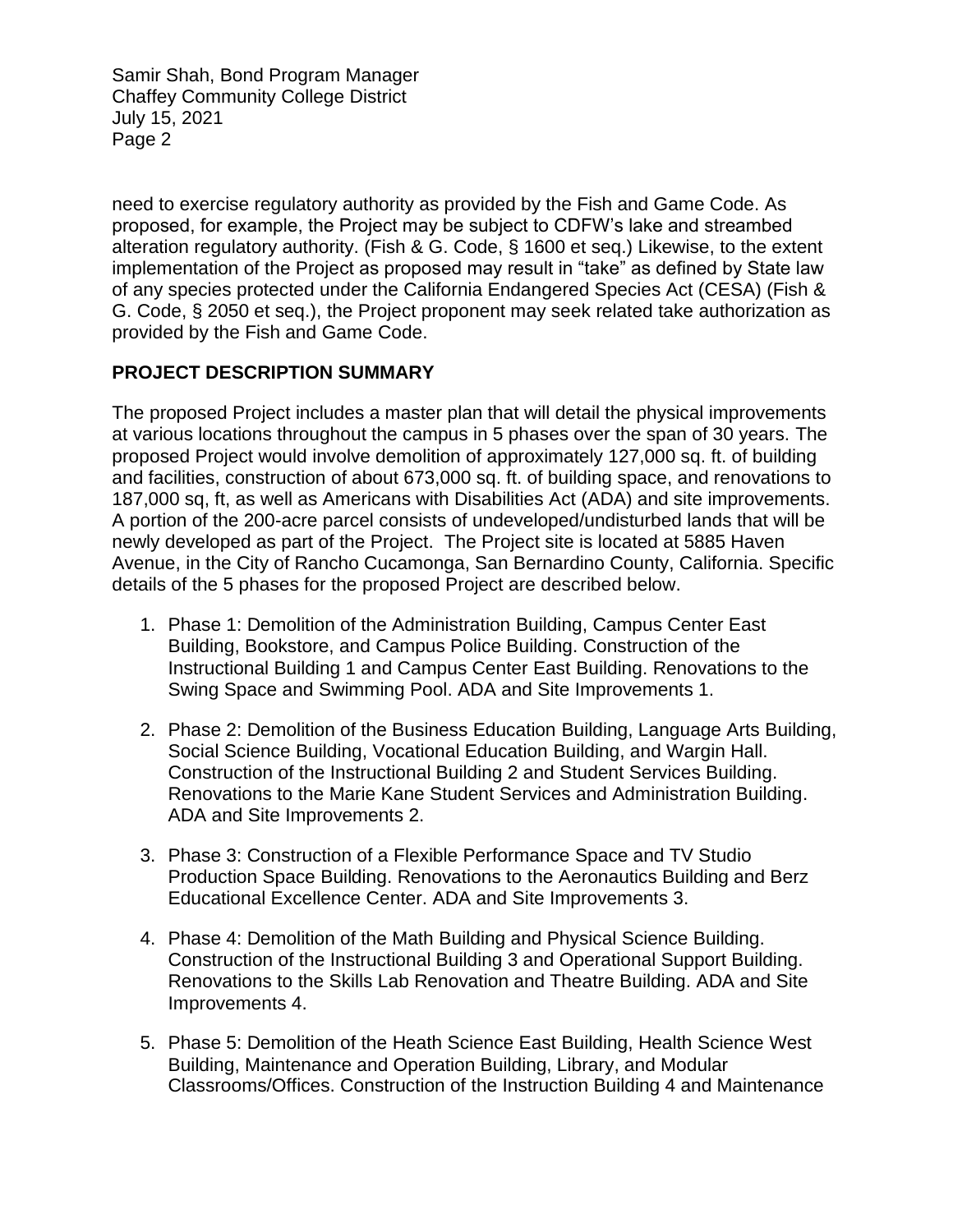> Building. Renovations to the Earl Sicosky Gymnasium, Warehouse Building, and Kinesiology and Athletic Fields. ADA and Site Improvements 5.

#### **COMMENTS AND RECOMMENDATIONS**

CDFW offers the comments and recommendations below to assist Chaffey Community College District in adequately identifying and/or mitigating the Project's significant, or potentially significant, direct and indirect impacts on fish and wildlife (biological) resources.

CDFW recommends that the forthcoming DEIR address the following:

#### **Assessment of Biological Resources**

Section 15125(c) of the CEQA Guidelines states that knowledge of the regional setting of a Project is critical to the assessment of environmental impacts and that special emphasis should be placed on environmental resources that are rare or unique to the region. To enable CDFW staff to adequately review and comment on the Project, the DEIR should include a complete assessment of the flora and fauna within and adjacent to the Project footprint, with particular emphasis on identifying rare, threatened, endangered, and other sensitive species and their associated habitats.

The CDFW recommends that the DEIR specifically include:

- 1. An assessment of the various habitat types located within the Project footprint, and a map that identifies the location of each habitat type. CDFW recommends that floristic, alliance- and/or association-based mapping and assessment be completed following *The Manual of California Vegetation*, second edition (Sawyer et al. 2009). Adjoining habitat areas should also be included in this assessment where site activities could lead to direct or indirect impacts offsite. Habitat mapping at the alliance level will help establish baseline vegetation conditions.
- 2. A general biological inventory of the fish, amphibian, reptile, bird, and mammal species that are present or have the potential to be present within each habitat type onsite and within adjacent areas that could be affected by the Project. CDFW's California Natural Diversity Database (CNDDB) in Sacramento should be contacted at (916) 322-2493 or CNDDB@wildlife.ca.gov to obtain current information on any previously reported sensitive species and habitat, including Significant Natural Areas identified under Chapter 12 of the Fish and Game Code, in the vicinity of the proposed Project.

Please note that CDFW's CNDDB is not exhaustive in terms of the data it houses, nor is it an absence database. CDFW recommends that it be used as a starting point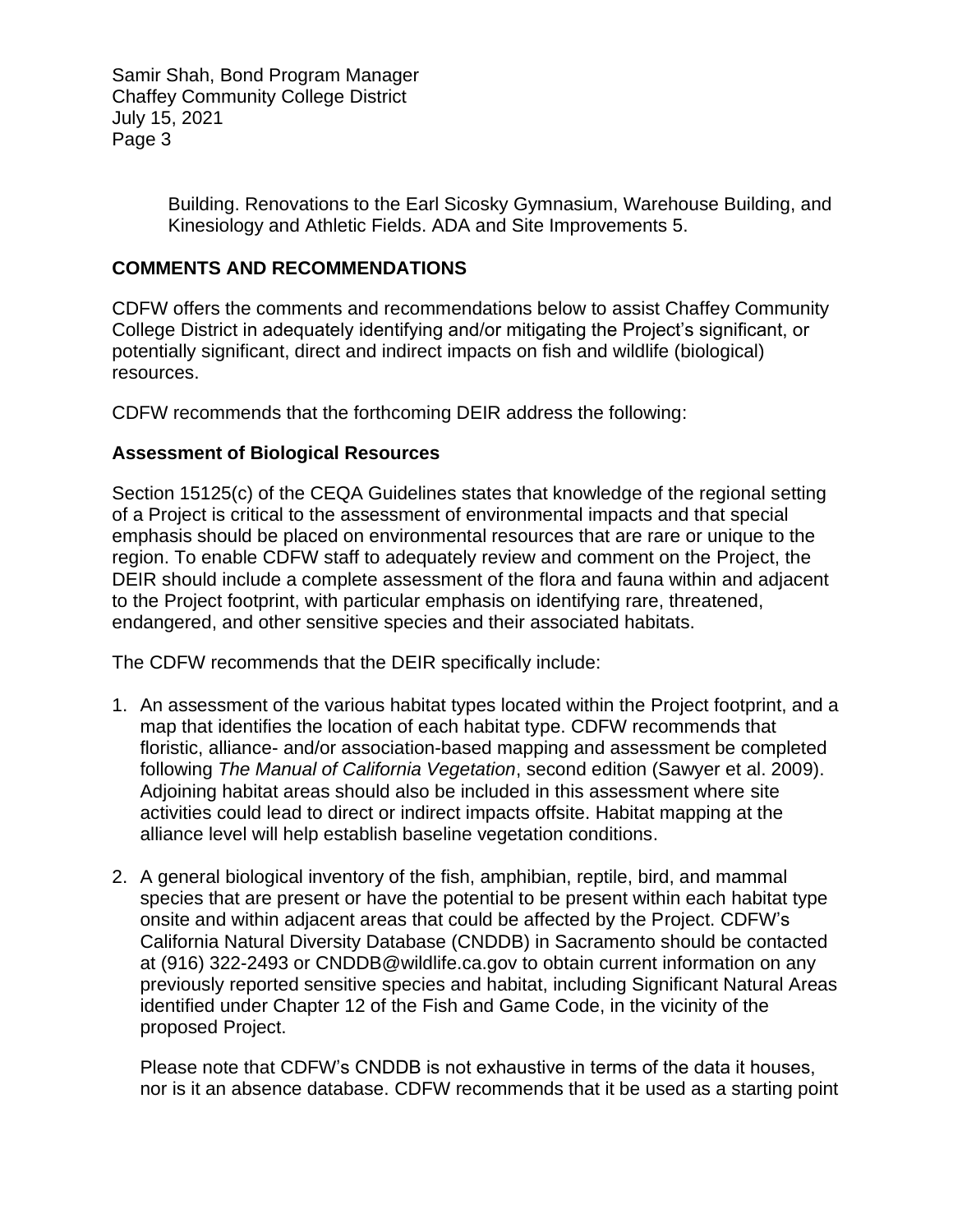in gathering information about the *potential presence* of species within the general area of the Project site.

3. A complete, *recent* inventory of rare, threatened, endangered, and other sensitive species located within the Project footprint and within offsite areas with the potential to be affected, including California Species of Special Concern (CSSC) and California Fully Protected Species (Fish and Game Code § 3511). Species to be addressed should include all those which meet the CEQA definition (CEQA Guidelines § 15380). The inventory should address seasonal variations in use of the Project area and should not be limited to resident species. Focused species-specific surveys, completed by a qualified biologist and conducted at the appropriate time of year and time of day when the sensitive species are active or otherwise identifiable, are required. Acceptable species-specific survey procedures should be developed in consultation with CDFW and the U.S. Fish and Wildlife Service, where necessary. Note that CDFW generally considers biological field assessments for wildlife to be valid for a one-year period, and assessments for rare plants may be considered valid for a period of up to three years. Some aspects of the proposed Project may warrant periodic updated surveys for certain sensitive taxa, particularly if the Project is proposed to occur over a protracted time frame, or in phases, or if surveys are completed during periods of drought.

#### Burrowing Owl (*Athene cunicularia*)

The Project site has the potential to provide suitable foraging and/or nesting habitat for burrowing owl. Take of individual burrowing owls and their nests is defined by Fish and Game Code section 86, and prohibited by sections 3503, 3503.5 and 3513. Take is defined in Fish and Game Code section 86 as "hunt, pursue, catch, capture or kill, or attempt to hunt, pursue, catch, capture or kill."

CDFW recommends that the Chaffey Community College District follow the recommendations and guidelines provided in the *Staff Report on Burrowing Owl Mitigation* (Department of Fish and Game, March 2012); available for download from CDFW's website:

[https://www.wildlife.ca.gov/conservation/survey-protocols.](https://www.wildlife.ca.gov/conservation/survey-protocols) The Staff Report on Burrowing Owl Mitigation, specifies three steps for Project impact evaluations:

- a. A habitat assessment;
- b. Surveys; and
- c. An impact assessment

As stated in the Staff Report on Burrowing Owl Mitigation, the three progressive steps are effective in evaluating whether a Project will result in impacts to burrowing owls, and the information gained from the steps will inform any subsequent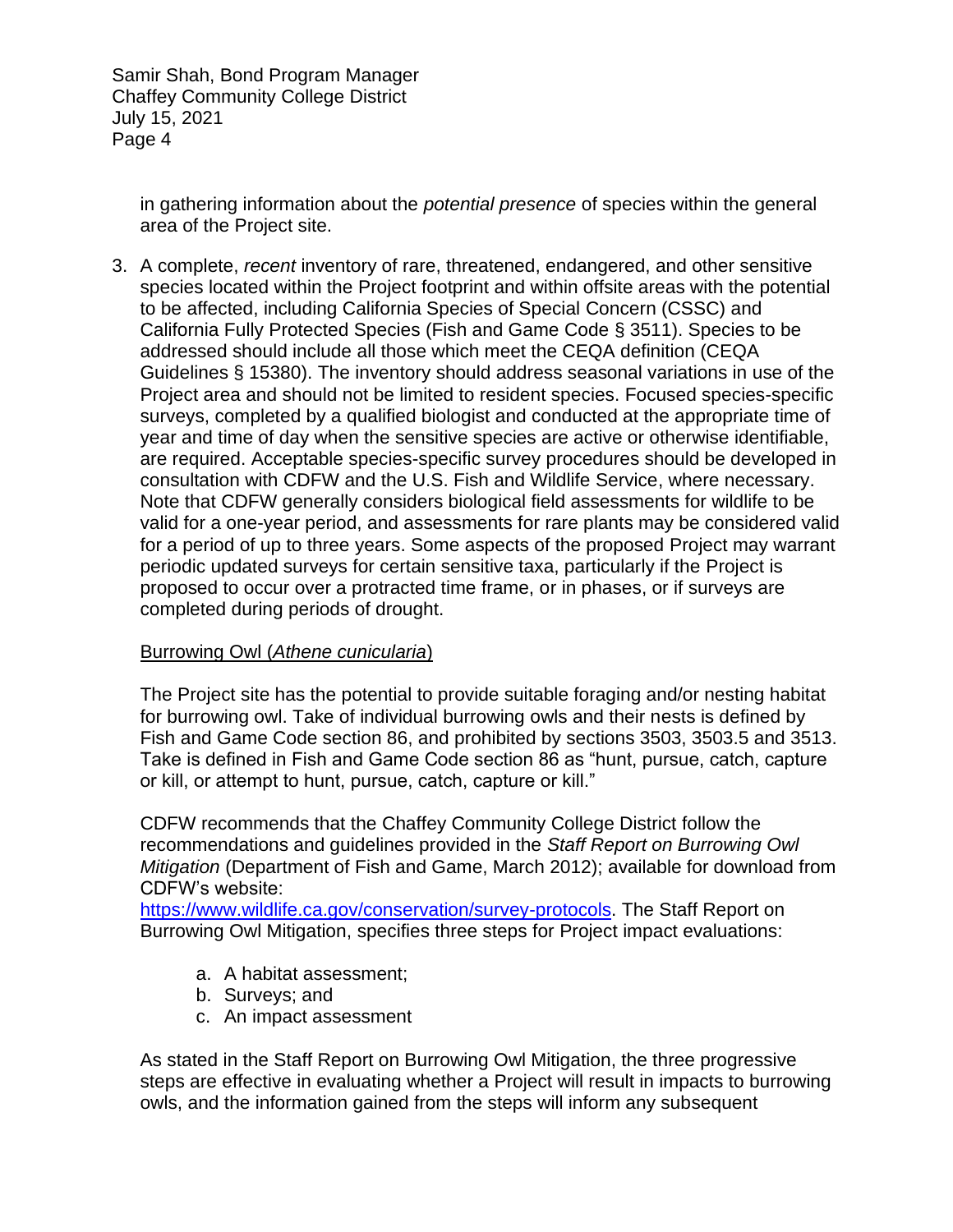avoidance, minimization, and mitigation measures. Habitat assessments are conducted to evaluate the likelihood that a site supports burrowing owl. Burrowing owl surveys provide information needed to determine the potential effects of proposed Projects and activities on burrowing owls, and to avoid take in accordance with Fish and Game Code sections 86, 3503, and 3503.5. Impact assessments evaluate the extent to which burrowing owls and their habitat may be impacted, directly or indirectly, on and within a reasonable distance of a proposed CEQA Project activity or non-CEQA Project.

If burrowing owls are found to occupy the Project site and avoidance is not possible, it is important to note that according to the Staff Report (CDFG 2012), exclusion is not a take avoidance, minimization, or mitigation method and is considered a potentially significant impact under CEQA. However, if necessary, CDFW recommends that burrow exclusion be conducted by qualified biologists and only during the non-breeding season, before breeding behavior is exhibited and after the burrow is confirmed empty through non-invasive methods, such as surveillance. CDFW recommends replacement of occupied burrows with artificial burrows at a ratio of 2 artificial burrow constructed to 1 natural burrow collapsed (2:1) as minimization for the potentially significant impact of evicting burrowing owls. Burrowing owls may attempt to colonize or re-colonize an area that will be impacted; thus, CDFW recommends ongoing surveillance of the Project site during Project activities, at a rate that is sufficient to detect burrowing owls if they return. CDFW also recommends that when temporary or permanent burrow exclusion and/or burrow closure is implemented, burrowing owls should not be excluded from burrows unless or until a Burrowing Owl Exclusion Plan is developed and reviewed by CDFW; permanent loss of occupied burrow(s) and habitat is mitigated in accordance with the Staff Report; site monitoring is conducted prior to, during, and after exclusion of burrowing owls from their burrows sufficient to ensure take is avoided; and excluded burrowing owls are documented using artificial or natural burrows on an adjoining mitigation site.

If burrowing owls are found to occupy the Project site and avoidance is not possible, CDFW recommends mitigation for permanent impacts to nesting, occupied and satellite burrows and/or burrowing owl habitat such that the habitat acreage, number of burrows and burrowing owls impacted are replaced. The mitigation lands may require habitat enhancements including enhancement or expansion of burrows for breeding, shelter and dispersal opportunity, and removal or control of population stressors. CDFW recommends permanent protection of mitigation land through a conservation easement deeded to a nonprofit conservation organization or public agency with a conservation mission, development, and implementation of a mitigation land management plan to address long-term ecological sustainability and maintenance of the site for burrowing owls, and funding for the maintenance and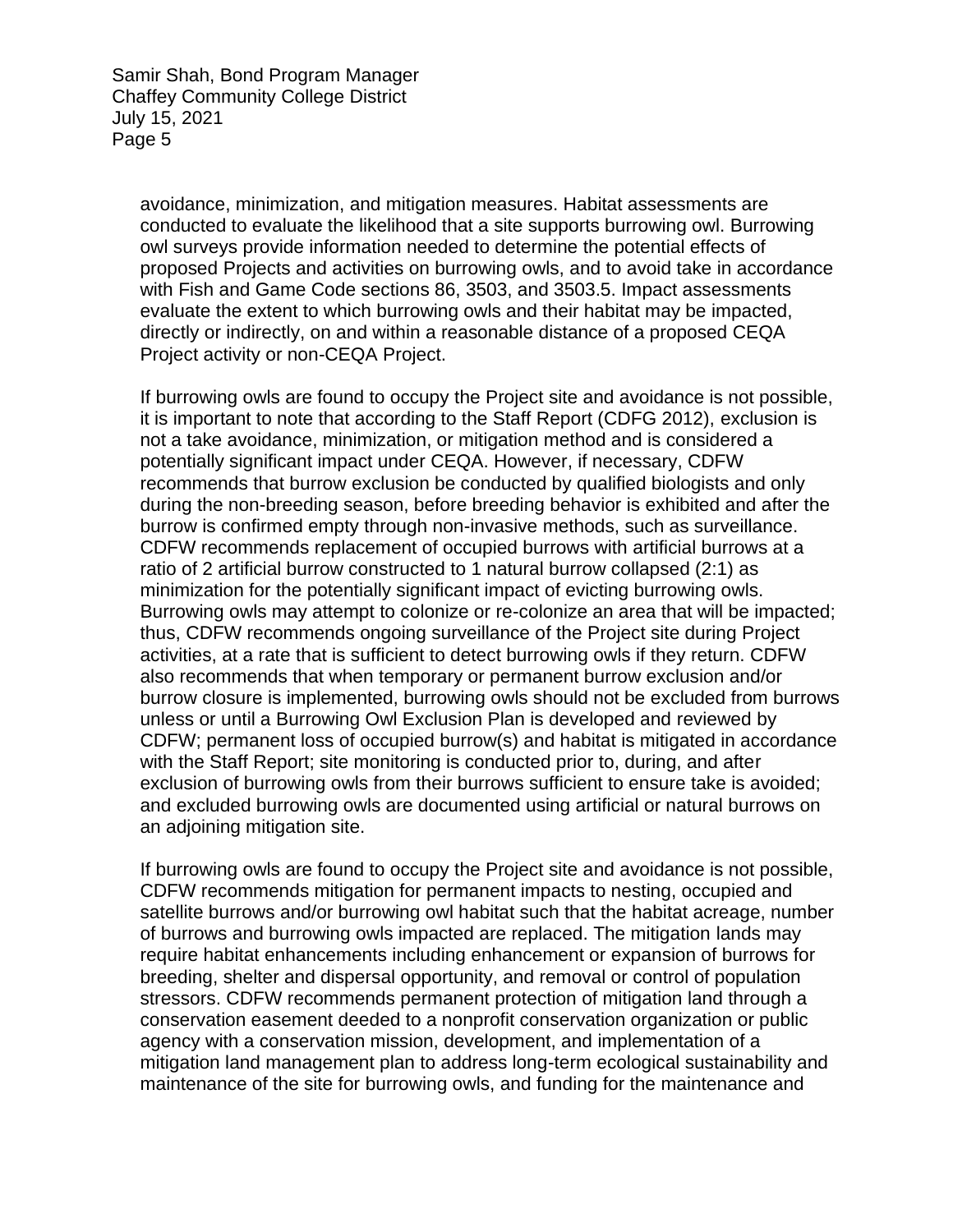management of mitigation land through the establishment of a long-term funding mechanism such as an endowment.

- 4. A thorough, recent, floristic-based assessment of special status plants and natural communities, following CDFW's *Protocols for Surveying and Evaluating Impacts to Special Status Native Plant Populations and Natural Communities* (see [https://www.wildlife.ca.gov/Conservation/Plants\)](https://www.wildlife.ca.gov/Conservation/Plants).
- 5. Information on the regional setting that is critical to an assessment of environmental impacts, with special emphasis on resources that are rare or unique to the region (CEQA Guidelines § 15125[c]).
- 6. A full accounting of all open space and mitigation/conservation lands within and adjacent to the Project.

#### **Analysis of Direct, Indirect, and Cumulative Impacts to Biological Resources**

- 1. The DEIR should provide a thorough discussion of the direct, indirect, and cumulative impacts expected to adversely affect biological resources as a result of the Project. To ensure that Project impacts to biological resources are fully analyzed, the following information should be included in the DEIR:
- 2. A discussion of potential impacts from lighting, noise, human activity (e.g., recreation), defensible space, and wildlife-human interactions created by zoning of development Projects or other Project activities adjacent to natural areas, exotic and/or invasive species, and drainage. The latter subject should address Projectrelated changes on drainage patterns and water quality within, upstream, and downstream of the Project site, including: volume, velocity, and frequency of existing and post-Project surface flows; polluted runoff; soil erosion and/or sedimentation in streams and water bodies; and post-Project fate of runoff from the Project site.
- 3. A discussion of potential indirect Project impacts on biological resources, including resources in areas adjacent to the Project footprint, such as nearby public lands (e.g. National Forests, State Parks, etc.), open space, adjacent natural habitats, riparian ecosystems, wildlife corridors, and any designated and/or proposed reserve or mitigation lands (e.g., preserved lands associated with a Natural Community Conservation Plan, or other conserved lands).

#### **Alternatives Analysis**

CDFW recommends the DEIR describe and analyze a range of reasonable alternatives to the Project that are potentially feasible, would "feasibly attain most of the basic objectives of the Project," and would avoid or substantially lessen any of the Project's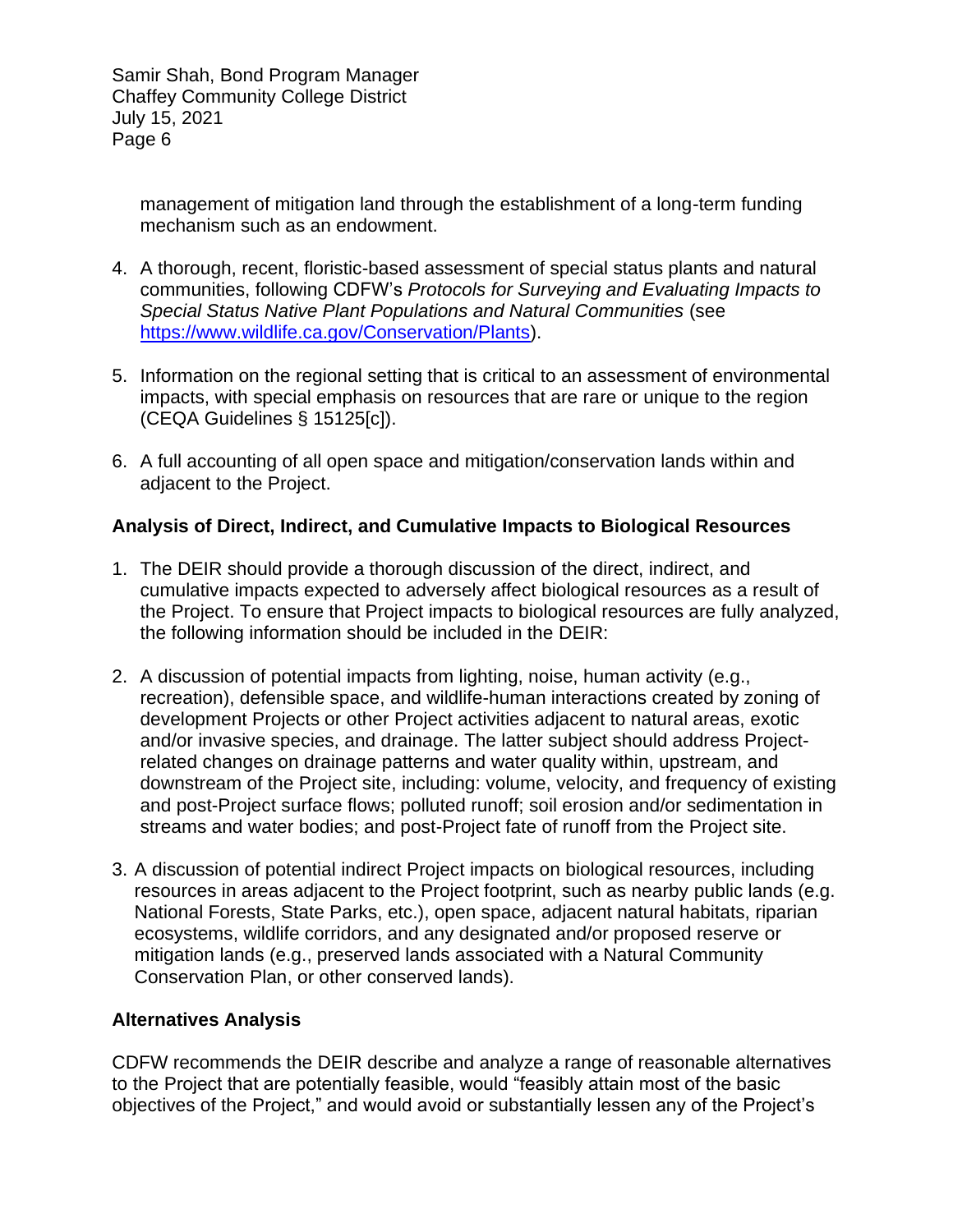significant effects (CEQA Guidelines § 15126.6[a]). The alternatives analysis should also evaluate a "no project" alternative (CEQA Guidelines § 15126.6[e]).

#### **Mitigation Measures for Project Impacts to Biological Resources**

The DEIR should identify mitigation measures and alternatives that are appropriate and adequate to avoid or minimize potential impacts, to the extent feasible. The Chaffey Community College District should assess all direct, indirect, and cumulative impacts that are expected to occur as a result of the implementation of the Project and its longterm operation and maintenance. When proposing measures to avoid, minimize, or mitigate impacts, CDFW recommends consideration of the following:

- 1. *Fully Protected Species*: Fully protected species may not be taken or possessed at any time. Project activities described in the DEIR should be designed to completely avoid any fully protected species that have the potential to be present within or adjacent to the Project area. CDFW also recommends that the DEIR fully analyze potential adverse impacts to fully protected species due to habitat modification, loss of foraging habitat, and/or interruption of migratory and breeding behaviors. CDFW recommends that the Lead Agency include in the analysis how appropriate avoidance, minimization, and mitigation measures will reduce indirect impacts to fully protected species.
- 2. *Sensitive Plant Communities*: CDFW considers sensitive plant communities to be imperiled habitats having both local and regional significance. Plant communities, alliances, and associations with a statewide ranking of S-1, S-2, S-3, and S-4 should be considered sensitive and declining at the local and regional level. These ranks can be obtained by querying the CNDDB and are included in *The Manual of California Vegetation* (Sawyer et al. 2009). Based on review of CNDDB, and/or knowledge of the Project site/vicinity/general area, CDFW is aware that the following sensitive plant species have the potential to occur onsite/have previously been reported onsite: Parry's spineflower (*Chroizanthe parryi var. parryi*) and mesa horkelia (*Horkelia cuneata var. puberula*). In addition, Riversidian Alluvial Fan Sage Scrub has the potential to occur onsite. The DEIR should include measures to fully avoid and otherwise protect sensitive plant communities from Project-related direct and indirect impacts.
- 3. *California Species of Special Concern* (CSSC): CSSC status applies to animals generally not listed under the federal Endangered Species Act or the CESA, but which nonetheless are declining at a rate that could result in listing, or historically occurred in low numbers and known threats to their persistence currently exist. CSSCs should be considered during the environmental review process. CSSC that have the potential or have been documented to occur within or adjacent to the Project area, including, but not limited to: burrowing owl. For significant nesting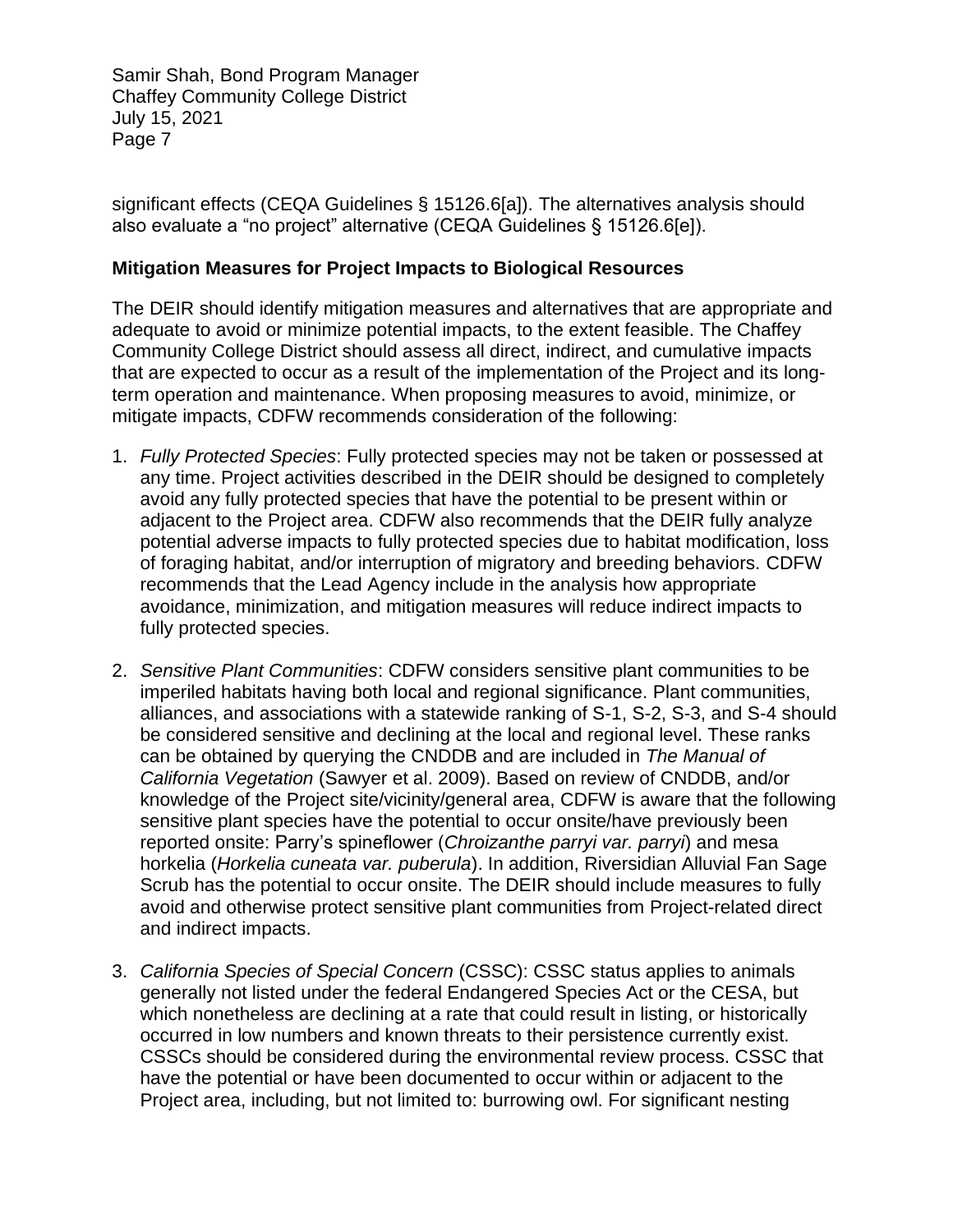populations, annual monitoring during the nesting season for the period of construction and for a few years following the end of construction is recommended.

- 4. *Mitigation*: CDFW considers adverse Project-related impacts to sensitive species and habitats to be significant to both local and regional ecosystems, and the DEIR should include mitigation measures for adverse Project-related impacts to these resources. Mitigation measures should emphasize avoidance and reduction of Project impacts. For unavoidable impacts, onsite habitat restoration and/or enhancement, and preservation should be evaluated and discussed in detail. Where habitat preservation is not available onsite, offsite land acquisition, management, and preservation should be evaluated and discussed in detail.
- 5. The DEIR should include measures to perpetually protect the targeted habitat values within mitigation areas from direct and indirect adverse impacts in order to meet mitigation objectives to offset Project-induced qualitative and quantitative losses of biological values. Specific issues that should be addressed include restrictions on access, proposed land dedications, long-term monitoring and management programs, control of illegal dumping, water pollution, increased human intrusion, etc.
- 6. If sensitive species and/or their habitat may be impacted from the Project, CDFW recommends the inclusion of specific mitigation in the DEIR. CEQA Guidelines section 15126.4, subdivision (a)(1)(8) states that formulation of feasible mitigation measures should not be deferred until some future date. The Court of Appeal in *San Joaquin Raptor Rescue Center* v. *County* of *Merced* (2007) 149 Cal.App.4th 645 struck down mitigation measures which required formulating management plans developed in consultation with State and Federal wildlife agencies after Project approval. Courts have also repeatedly not supported conclusions that impacts are mitigable when essential studies, and therefore impact assessments, are incomplete *(Sundstrom* v. *County* of *Mendocino* (1988) 202 Cal. App. 3d. 296; *Gentry* v. *City* of *Murrieta (1995)* 36 Cal. App. 4th 1359; *Endangered Habitat League, Inc.* v. *County*  of *Orange* (2005) 131 Cal. App. 4th 777).
- 7. CDFW recommends that the DEIR specify mitigation that is roughly proportional to the level of impacts, in accordance with the provisions of CEQA (CEQA Guidelines, §§ 15126.4(a)(4)(B), 15064, 15065, and 16355). The mitigation should provide longterm conservation value for the suite of species and habitat being impacted by the Project. Furthermore, in order for mitigation measures to be effective, they need to be specific, enforceable, and feasible actions that will improve environmental conditions.
- 8. *Habitat Revegetation/Restoration Plans*: Plans for restoration and revegetation should be prepared by persons with expertise in southern California ecosystems and native plant restoration techniques. Plans should identify the assumptions used to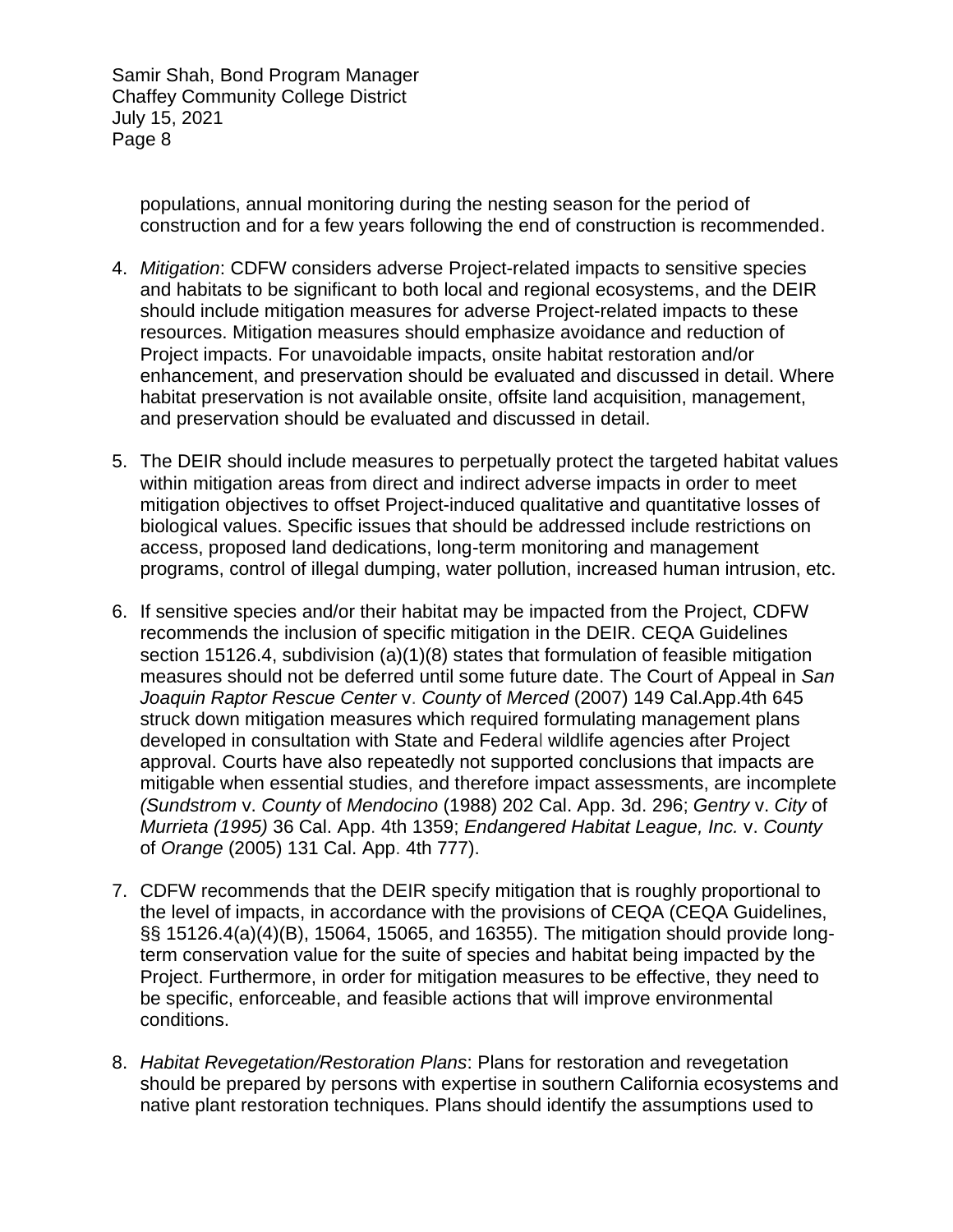develop the proposed restoration strategy. Each plan should include, at a minimum: (a) the location of restoration sites and assessment of appropriate reference sites; (b) the plant species to be used, sources of local propagules, container sizes, and seeding rates; (c) a schematic depicting the mitigation area; (d) a local seed and cuttings and planting schedule; (e) a description of the irrigation methodology; (f) measures to control exotic vegetation on site; (g) specific success criteria; (h) a detailed monitoring program; (i) contingency measures should the success criteria not be met; and (j) identification of the party responsible for meeting the success criteria and providing for conservation of the mitigation site in perpetuity. Monitoring of restoration areas should extend across a sufficient time frame to ensure that the new habitat is established, self-sustaining, and capable of surviving drought.

CDFW recommends that local onsite propagules from the Project area and nearby vicinity be collected and used for restoration purposes. Onsite seed collection should be initiated in the near future in order to accumulate sufficient propagule material for subsequent use in future years. Onsite vegetation mapping at the alliance and/or association level should be used to develop appropriate restoration goals and local plant palettes. Reference areas should be identified to help guide restoration efforts. Specific restoration plans should be developed for various Project components as appropriate.

Restoration objectives should include protecting special habitat elements or recreating them in areas affected by the Project; examples could include retention of woody material, logs, snags, rocks, and brush piles.

9. *Nesting Birds and Migratory Bird Treaty Act:* Please note that it is the Project proponent's responsibility to comply with all applicable laws related to nesting birds and birds of prey. Fish and Game Code sections 3503, 3503.5, and 3513 afford protective measures as follows: Fish and Game Code section 3503 makes it unlawful to take, possess, or needlessly destroy the nest or eggs of any bird, except as otherwise provided by Fish and Game Code or any regulation made pursuant thereto. Fish and Game Code section 3503.5 makes it unlawful to take, possess, or destroy any birds in the orders Falconiformes or Strigiformes (birds-of-prey) to take, possess, or destroy the nest or eggs of any such bird except as otherwise provided by Fish and Game Code or any regulation adopted pursuant thereto. Fish and Game Code section 3513 makes it unlawful to take or possess any migratory nongame bird except as provided by the rules and regulations adopted by the Secretary of the Interior under provisions of the Migratory Bird Treaty Act of 1918, as amended (16 U.S.C. § 703 et seq.).

CDFW recommends that the DEIR include the results of avian surveys, as well as specific avoidance and minimization measures to ensure that impacts to nesting birds do not occur. Project-specific avoidance and minimization measures may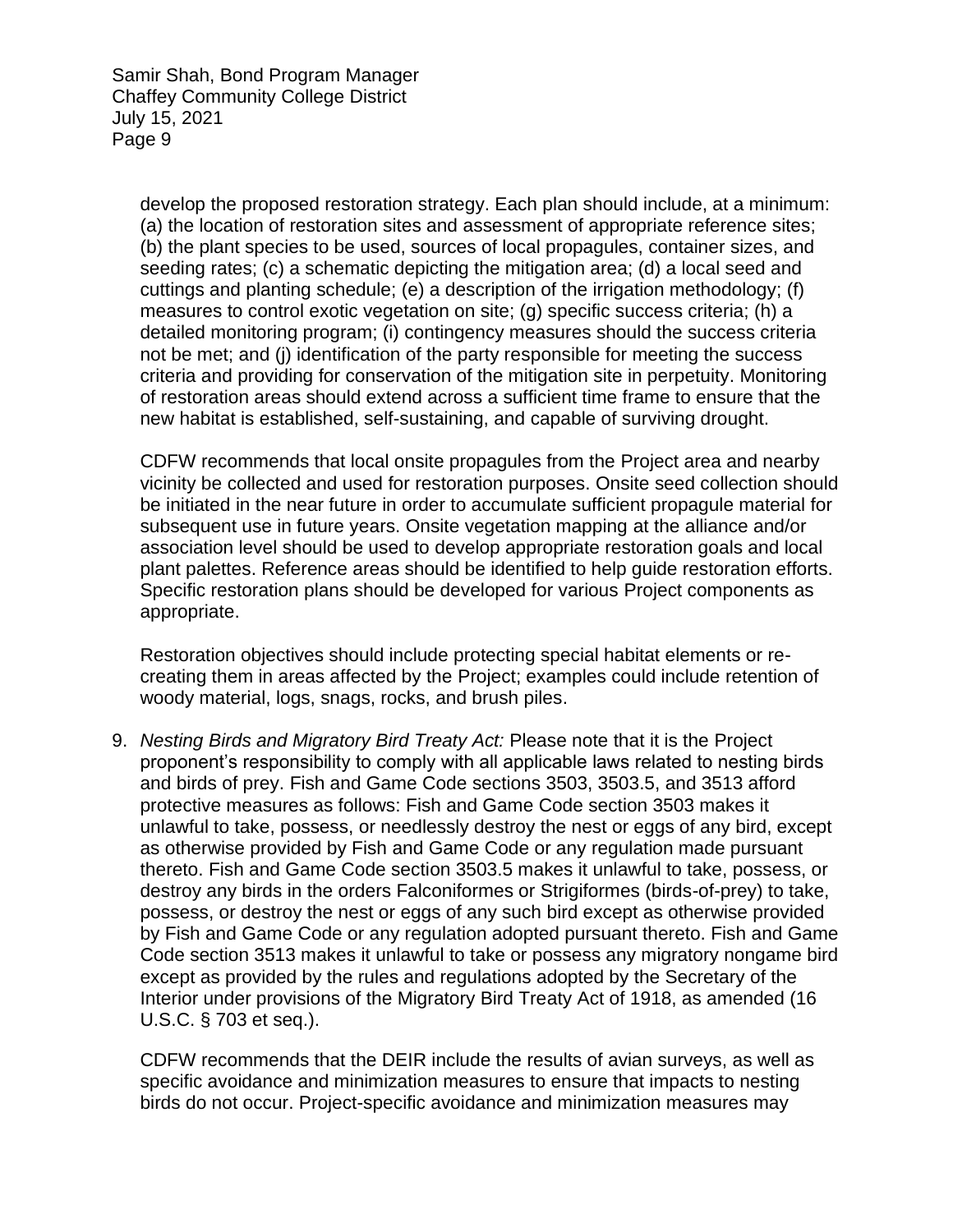include, but not be limited to: Project phasing and timing, monitoring of Projectrelated noise (where applicable), sound walls, and buffers, where appropriate. The DEIR should also include specific avoidance and minimization measures that will be implemented should a nest be located within the Project site. If pre-construction surveys are proposed in the DEIR, the CDFW recommends that they be required no more than three (3) days prior to vegetation clearing or ground disturbance activities, as instances of nesting could be missed if surveys are conducted sooner.

- 10.*Moving out of Harm's Way:* To avoid direct mortality, CDFW recommends that the lead agency condition the DEIR to require that a CDFW-approved qualified biologist be retained to be onsite prior to and during all ground- and habitat-disturbing activities to move out of harm's way special status species or other wildlife of low or limited mobility that would otherwise be injured or killed from Project-related activities. Movement of wildlife out of harm's way should be limited to only those individuals that would otherwise by injured or killed, and individuals should be moved only as far a necessary to ensure their safety (i.e., CDFW does not recommend relocation to other areas). Furthermore, it should be noted that the temporary relocation of onsite wildlife does not constitute effective mitigation for the purposes of offsetting Project impacts associated with habitat loss.
- 11.*Translocation of Species*: CDFW generally does not support the use of relocation, salvage, and/or transplantation as mitigation for impacts to rare, threatened, or endangered species as studies have shown that these efforts are experimental in nature and largely unsuccessful.

#### **Lake and Streambed Alteration Program**

Based on review of material submitted with the NOP and review of aerial photography there appears to be a spillway, drainage pipe, and streambed features within and along the Southwest corner of the Project site. Depending on how the Project is designed and constructed, it is likely that the Project applicant will need to notify CDFW per Fish and Game Code section 1602. Fish and Game Code section 1602 requires an entity to notify CDFW prior to commencing any activity that may do one or more of the following: Substantially divert or obstruct the natural flow of any river, stream or lake; Substantially change or use any material from the bed, channel or bank of any river, stream, or lake; or Deposit debris, waste or other materials that could pass into any river, stream or lake. Please note that "any river, stream or lake" includes those that are episodic (i.e., those that are dry for periods of time) as well as those that are perennial (i.e., those that flow year-round). This includes ephemeral streams, desert washes, and watercourses with a subsurface flow. It may also apply to work undertaken within the flood plain of a body of water.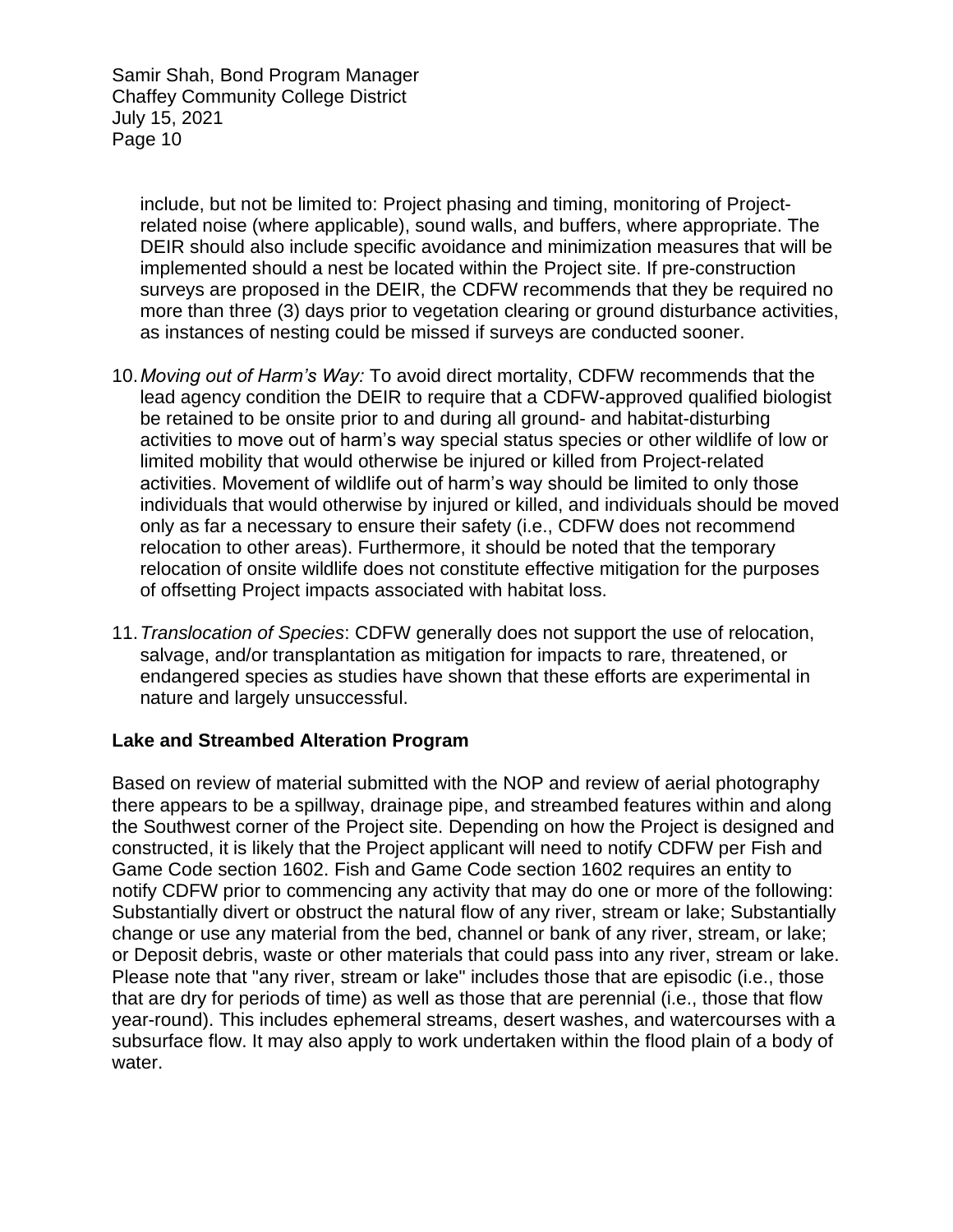Upon receipt of a complete notification, CDFW determines if the proposed Project activities may substantially adversely affect existing fish and wildlife resources and whether a Lake and Streambed Alteration (LSA) Agreement is required. An LSA Agreement includes measures necessary to protect existing fish and wildlife resources. CDFW may suggest ways to modify your Project that would eliminate or reduce harmful impacts to fish and wildlife resources.

CDFW's issuance of an LSA Agreement is a "project" subject to CEQA (see Pub. Resources Code 21065). To facilitate issuance of an LSA Agreement, if necessary, the DEIR should fully identify the potential impacts to the lake, stream, or riparian resources, and provide adequate avoidance, mitigation, and monitoring and reporting commitments. Early consultation with CDFW is recommended since modification of the proposed Project may be required to avoid or reduce impacts to fish and wildlife resources. To obtain a Lake or Streambed Alteration notification package, please go to [https://www.wildlife.ca.gov/Conservation/LSA/Forms.](https://www.wildlife.ca.gov/Conservation/LSA/Forms)

## **ADDITIONAL COMMENTS AND RECOMMENDATIONS**

To ameliorate the water demands of this Project, CDFW recommends incorporation of water-wise concepts in Project landscape design plans. In particular, CDFW recommends xeriscaping with locally native California species, and installing waterefficient and targeted irrigation systems (such as drip irrigation). Local water agencies/districts, and resource conservation districts in your area may be able to provide information on plant nurseries that carry locally native species, and some facilities display drought-tolerant locally native species demonstration gardens (for example the Riverside-Corona Resource Conservation District in Riverside). Information on drought-tolerant landscaping and water-efficient irrigation systems is available on California's Save our Water website: [http://saveourwater.com/what-you-can](http://saveourwater.com/what-you-can-do/tips/landscaping/)[do/tips/landscaping/](http://saveourwater.com/what-you-can-do/tips/landscaping/)

#### **ENVIRONMENTAL DATA**

CEQA requires that information developed in environmental impact reports and negative declarations be incorporated into a database which may be used to make subsequent or supplemental environmental determinations. (Pub. Resources Code, § 21003, subd. (e).) Accordingly, please report any special status species and natural communities detected during Project surveys to the California Natural Diversity Database (CNDDB). Information can be submitted online or via completion of the CNDDB field survey form at the following link:

[https://wildlife.ca.gov/Data/CNDDB/Submitting-Data.](https://wildlife.ca.gov/Data/CNDDB/Submitting-Data) The completed form can be mailed electronically to CNDDB at the following email address: [CNDDB@wildlife.ca.gov.](mailto:cnddb@dfg.ca.gov) The types of information reported to CNDDB can be found at the following link: [https://wildlife.ca.gov/Data/CNDDB/Plants-and-Animals.](https://wildlife.ca.gov/Data/CNDDB/Plants-and-Animals)